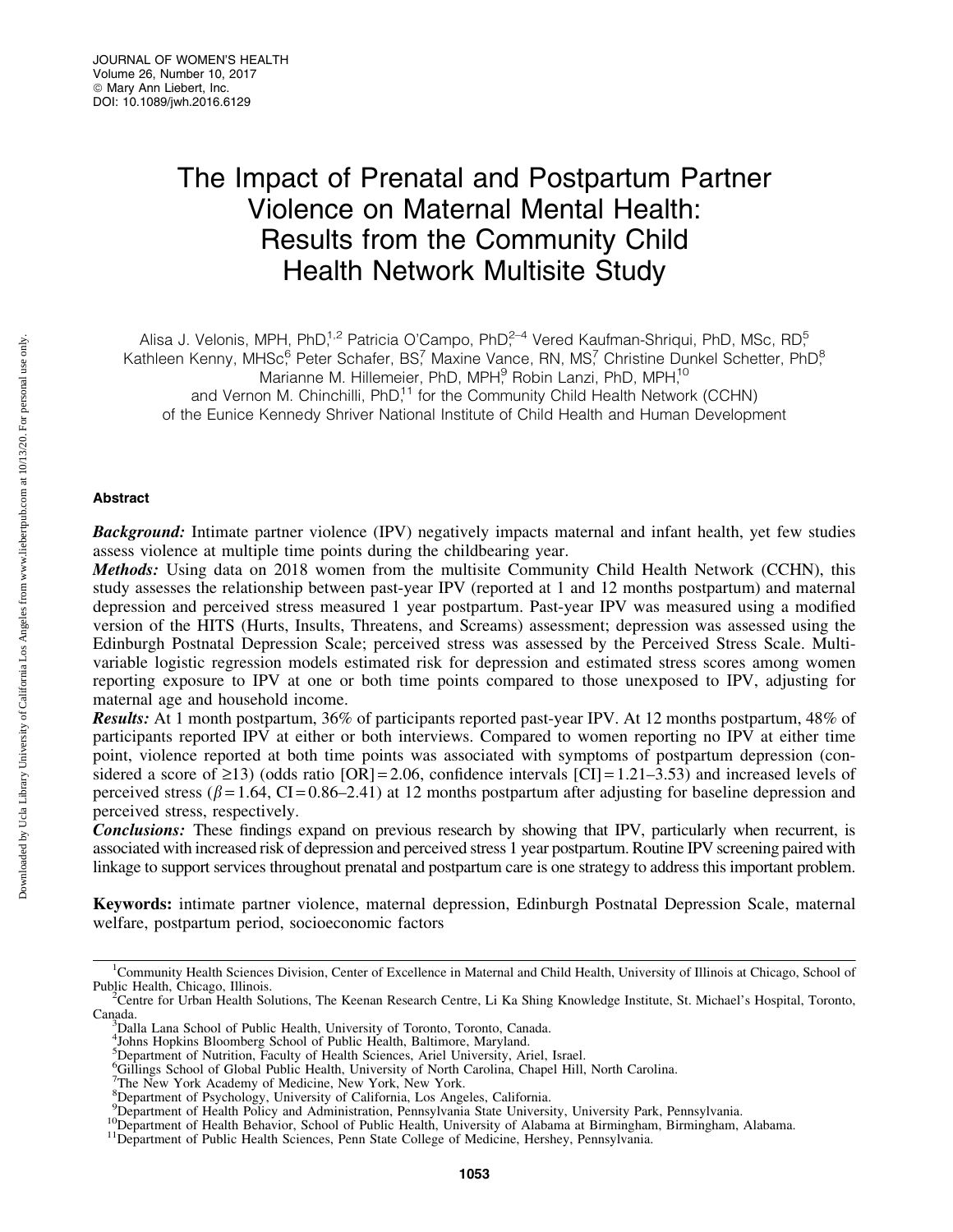#### Introduction

Intimate Partner Violence (IPV), defined as a pattern of partner-perpetrated controlling behaviors, including physical and/or sexual violence, threats, psychological attacks, or other actions intended to limit individual autonomy, is a well-recognized threat to the health of women in gener $al<sup>1,2</sup>$  and to women and infants during the perinatal period, in particular.3–5 While the question of whether IPV increases, decreases, or remains steady during this time has been debated, $<sup>4</sup>$  the U.S. and international literature suggests that the</sup> period before and/or after pregnancy may be higher risk than the prenatal months, with estimates ranging from less than 1%–30%, depending on the target population and study design.5–10 Risk factors that appear to increase women's vulnerability to violence during the perinatal time include poverty-related variables, younger age, pregnancy intention, and marital status. $3-5,7,10$ 

Women who experience IPV during the perinatal period face a number of unique health challenges. Not only is this a time of changes and stressors but also the deleterious impacts of violence on maternal, fetal, and infant well-being make this a critical time for identification and intervention. Although physical violence can result in injury to both mother and child, the more likely sequel is that IPV affects multiple aspects of maternal health (*e.g*., maternal weight gain and nutrition, antenatal depression and stress, prenatal care seeking, and risky behaviors) which contribute to adverse neonatal outcomes, including low birth weight, preterm delivery, and small for gestational age infant. $3-6$  Associations between IPV and problems in the postpartum period include substantial evidence relating to IPV and postpartum depression (PPD),  $^{11,12}$  which has been linked to negative health and parenting practices among mothers, infant temperament, and cognitive and behavioral problems in young children.<sup>13-15</sup> Fewer studies have looked specifically at maternal stress and IPV, with mixed findings.<sup>16,17</sup> Unfortunately, much of the research on IPV and postpartum outcomes have been crosssectional<sup>12,18</sup> or with less than 6 months between IPV and outcome,8,19 meaning that neither the longer-term impacts of violence on maternal and child health nor the effects of recurrent IPV during the postpartum period are well captured.

The few studies that have examined IPV and maternal mental health at multiple points over a longer time frame have found that the timing and duration of violence impact women's experience of depression. Janssen et al.<sup>11</sup> analyzed data from the Canadian Maternity Experiences Survey, a national-level pan-maternity telephone survey that asked new mothers  $(n=6421)$  within 6 months of delivery about experiences with physical or sexual violence by a partner, friend, or family member over the previous 2 years. Although retrospective, the survey identified whether the violence happened before, during, or after pregnancy/birth. The prevalence of physical or sexual violence was almost 8%, and IPV exposure increased the odds of PPD, depending on when and for how long the violence occurred: abuse before pregnancy only was associated with a threefold increase in the odds of PPD, whereas violence that started before pregnancy, stopped during pregnancy, and resumed postpartum was associated with nearly a fourfold increased risk of depression, and violence that began during the postpartum period brought over a fourfold increase in the depression risk. Finally, women who experienced violence during all three periods were at the highest risk of PPD, with more than sixfold increase. Agrawal et al.<sup>17</sup> reported similar results among young women at 6 and 9 months postpartum.

# The current study

The current research draws from a study focused on the interconceptual period and maternal and infant well-being. The Community Child Health Network (CCHN) study is a longitudinal, multisite, community-based participatory research (CBPR) project investigating social, economic, and medical disparities during the interconceptual period.<sup>20</sup> We use data from two time points, including a baseline in-person interview conducted a few weeks after the birth of the child (T1) and again 1 year postpartum (T2), to examine the impact of IPV during the childbearing year through 1 year postpartum. Drawing from the strength of the longitudinal data in CCHN and based on existing research showing the lasting and compounding effects of IPV on women, we hypothesize the following:

- (1) Women who report IPV at one time point (T1 only or T2 only) will have a higher risk of reporting depressive symptoms at 12 months postpartum (at T2) compared to women who report no IPV at either time point.
- (2) Women who report IPV at both T1 *and* T2 will have the highest risk of reporting depressive symptoms at 12 months postpartum (at T2), compared to women who report no IPV or IPV at one time point only.
- (3) Women who report IPV at one time point (T1 only or T2 only) will have higher levels of perceived stress (at T2) compared to women who report no IPV.
- (4) Perceived stress scores will be the highest among women who report IPV at both T1 and T2 compared to women who only report IPV at one time point.

This study fills a gap in longitudinal research about IPV and postpartum mental health. It is one of the few studies that uses a comprehensive measure of  $IPV<sup>1,2</sup>$  that goes beyond assessment of just physical or sexual violence which is commonplace. It assesses violence at multiple time points, including IPV that occurred before or during pregnancy, as well as within the first year postpartum. In addition, our outcome variables (depression and stress) are assessed at multiple interviews using validated measures up to 12 months postpartum, a longer period of time than allowed for in the majority of past research.

#### Methods

## Study design

The CCHN is a 5-year longitudinal multisite study funded by the *Eunice Kennedy Shriver* National Institute of Child Health and Human Development. Utilizing principles of CBPR, the CCHN is a collaborative partnership of six university departments and local community partners, with participants residing in Washington, DC; Baltimore, Maryland; Los Angeles County, California; Lake County, Illinois; and seven counties in eastern North Carolina. The Data Coordination and Analysis Center (DCAC) resides in Hershey, PA. The full cohort included 2510 mothers recruited between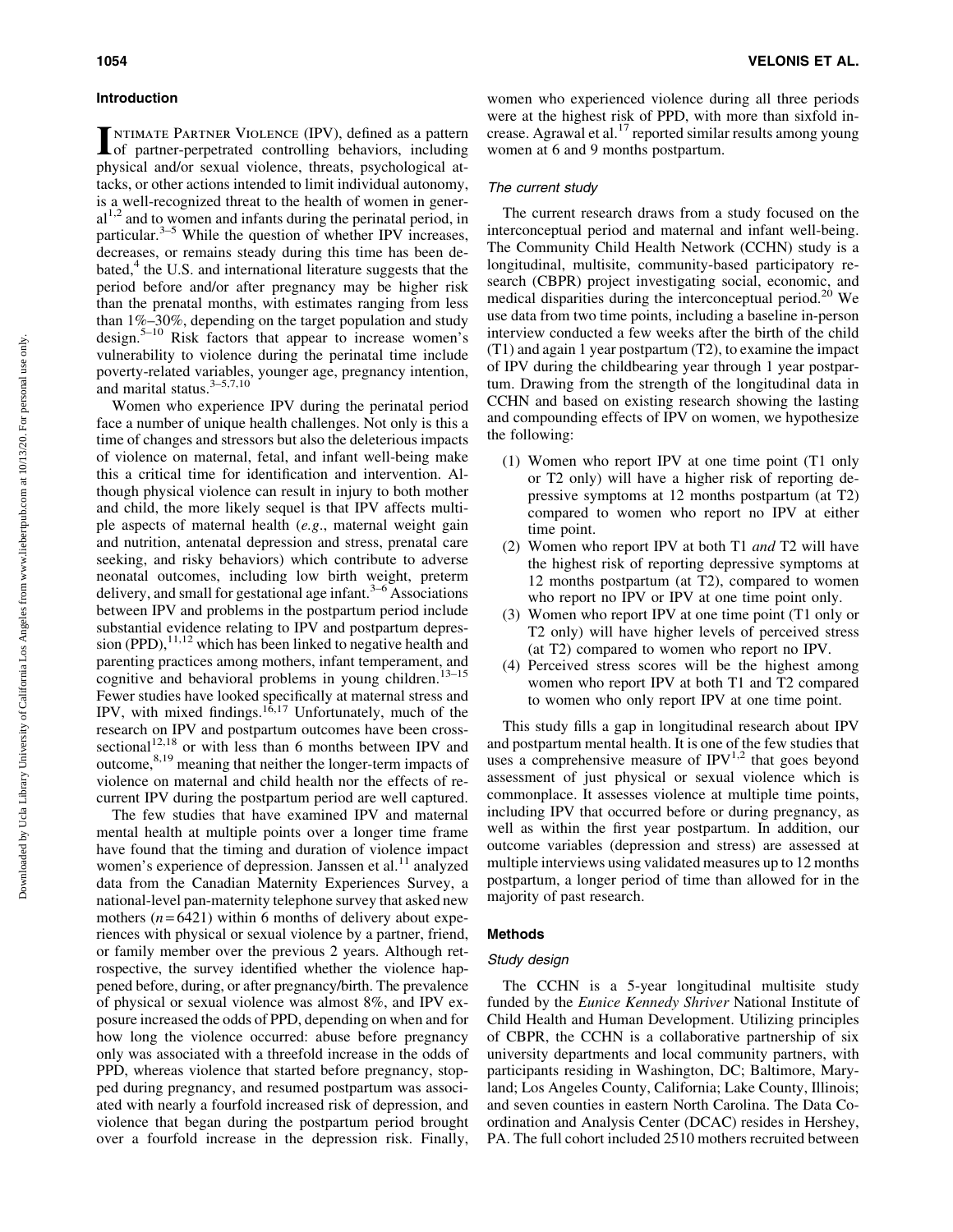2008 and 2010. Research was conducted in accordance with the institutional review boards of the collaborating institutions.

The CCHN team identified families with low income as the target population for our study and among mothers with low income, those delivering preterm infants were oversampled to identify at-risk populations. Interviews were conducted in participants' homes, with most interviews administered by community members with training in community research or clinical service delivery. CBPR methods were used across all aspects of study design, implementation, and analysis. For a complete description of these CBPR processes, see Ramey et al.<sup>20</sup>

# Study sample

Participants from all sites were recruited using a hospitalbased sample recruited shortly after childbirth and also prenatally at one site (NC). All eligible women were screened during the recruitment period (2008–2010) and enrolled if they consented and met eligibility criteria: self-identified as ''Black or African American,'' ''Hispanic or Latina,'' or ''White,'' were between 18 and 40 years of age, resided in one of the study's catchment areas for at least 6 months, had three or fewer children, and had no plans for surgical sterilization after birth of the index child. The sample for this study  $(n=2018)$  consists of women who completed both a T1 interview, as well as at least one additional interview over the course of the study (information was gathered every 6 months after enrollment), and who responded to the questions about partner violence at T1 (baseline) and/or T2 (12 months post enrollment).

#### Primary outcomes

The primary outcomes of interest for these analyses were the prevalence of moderate-to-severe depression and perceived stress at T2.

# Maternal depression

We were interested in assessing PPD up to 1 year postpartum.<sup>21</sup> Depression at both T1 and T2 was assessed using the validated Edinburgh Postnatal Depression Scale (EPDS), a 10-item questionnaire that evaluates the presence of symptoms consistent with depression as experienced over the 7-day period preceding the interview.<sup>22</sup> Scores using this instrument can range from 0 to 30. EPDS is not a diagnostic assessment, but many studies use a cutoff of  $\geq 13$  to indicate presence of major and minor depression.<sup>23,24</sup> A recent systematic review reported positive predictive values across several studies for using  $\geq 13$  as a cutoff in detecting major/ minor depression ranged from 30% to 100%; negative predictive values across those same studies were  $84\% - 100\%$ .<sup>24</sup> At the recommendation of our network's measurement committee comprised of academic researchers and community members from each site, we made changes to one question of the EPDS. Question 6 in the original EPDS states ''Things have been getting on top of me.'' We added two phrases to help the population fully understand that phrase; our wording of the question was, ''Things have been getting 'on top of me' ('overwhelming' me or 'getting the best of me').''

#### Stress

Perceived stress was measured at T1 and T2 as a composite score based on the 10-item version of the Perceived Stress Scale (PSS).<sup>25</sup> The advantage of this measure of stress is that it is a well validated index of general stress appraisal from all domains (*e.g*., work, family) and capture perceptions of life as being unpredictable, uncontrollable, or ''overloaded'' for the month before the interview. In this sample, PSS was highly correlated with multiple forms of specific stress such as financial, pregnancy, discrimination, chronic, and life events.<sup>26</sup> Items are answered on a five-point rating scale  $(1 = never and 5 = almost always) based on how often re$ spondents felt or thought a certain way.<sup>27</sup> The scale, which ranged from 0 to 38 at T2 with higher scores indicating higher perceived stress, was tested for internal consistency with the study population with Cronbach's alpha coefficients and demonstrated good reliability ( $\alpha$  = 0.83 at T1).<sup>26</sup>

## Main exposure variable

Intimate partner violence. IPV was measured using a modified version of the HITS (Hurts, Insults, Threatens, and Screams), a 5-item domestic violence screening instrument measuring the frequency of being physically hit, insulted, threatened, screamed at, and/or, for the item added to the original scale, had activities curtailed by a partner.<sup>28,29</sup> Questions were answered using a five-point rating scale, where 1 was "never" and 5 was "frequently." Participants were asked to specify if the perpetrator was a ''partner/ spouse," "another family member," or "someone else." The tool is scored on a continuous scale from 5 to 25, with 5 being ''no IPV'' and any score higher than 5 indicating exposure to IPV if perpetrator was identified as ''partner or spouse.'' A single, 4-category indicator variable for IPV exposure over the two time points was created (No IPV, IPV at T1 only, IPV at T2 only, and IPV at T1 and T2).

#### Confounding variables

Two demographic characteristics were considered potential confounders in this analysis: maternal age (used continuously) and household income, used categorically at  $\leq 100\%$ of Federal Poverty Level [FPL], 101%–200% FPL, 201%– 300% FPL, 301%–400% FPL, and >400% FPL.

## Multiple imputation

We used methods of multiple imputation procedures to avoid the bias that occurs when there are large losses to follow-up and to avoid mischaracterization of participants' trajectories by ignoring the missing data. Our sample included mothers who had a T1 interview and at least one more follow-up interview. We used data at any of the follow-up points to impute missing T2 data which could have been missing due to a missed interview or, in fewer instances, skipped questions at T2. Using IVEware we generated 10 imputations through chained equation procedures $^{30,31}$ ; results were then pooled together using the MIANALYZE procedure in SAS. To ensure that biases were not being introduced *via* multiple imputation, we compared findings from the complete case analyses with imputed samples and found that the results were remarkably similar suggesting that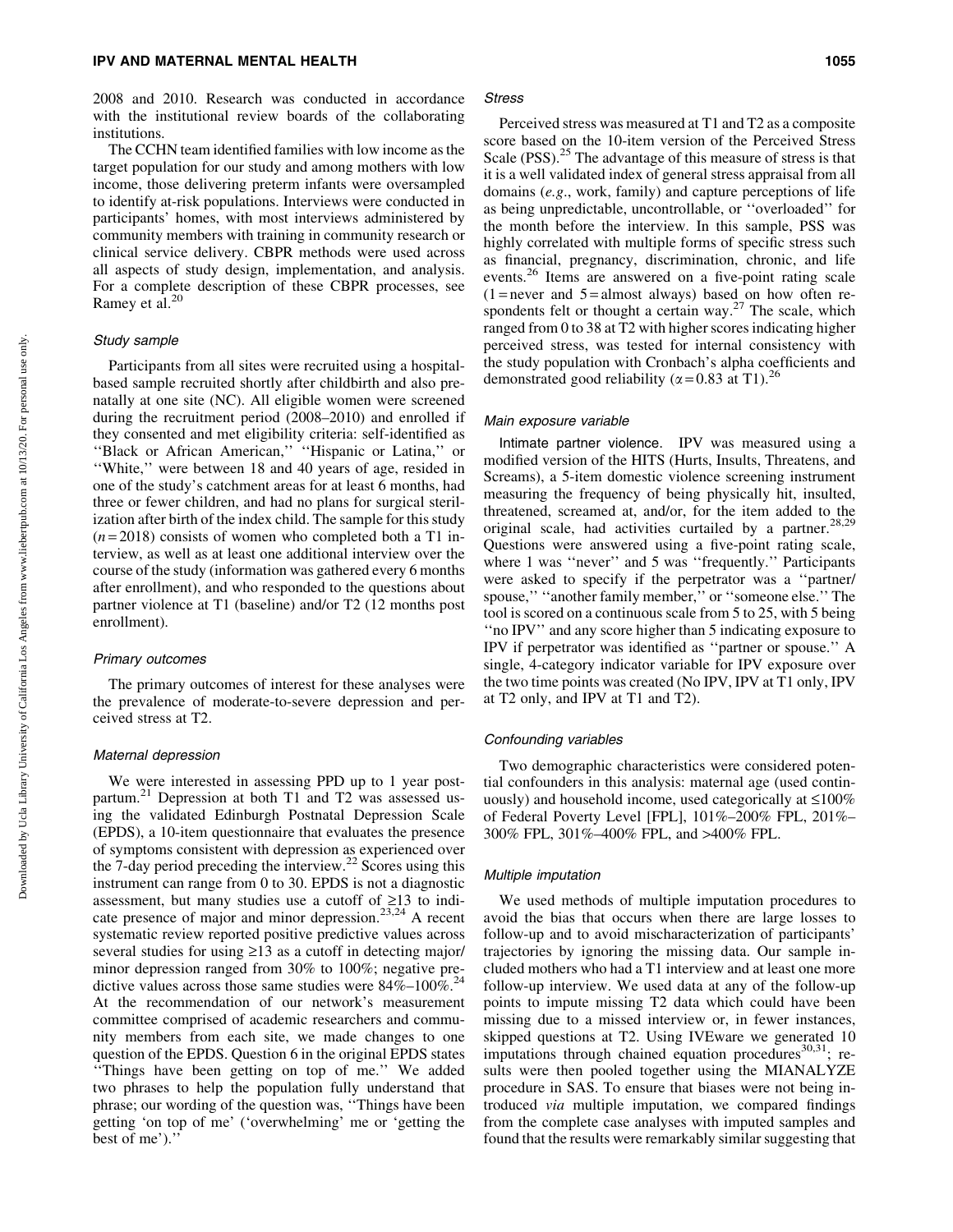imputation process retained the overall correlation structure of the original sample.

## Statistical analyses

The primary goal of this study was to estimate the relationship between IPV exposure and depression and perceived stress at 12 months postpartum among new mothers. We applied four logistic regression models to estimate the multivariable-adjusted odds ratio (OR) and 95% confidence intervals (CI) for the odds that new mothers exposed to IPV would report moderate/severe depressive symptoms at 12 months postpartum compared to those unexposed to IPV. We used multivariable linear regression to model mothers' stress scores among those exposed and unexposed to IPV. In the multivariable regression models, we adjusted for the a priori potential confounders of maternal age and household income. We also fit models with the additional adjustment variables of T1 EPDS and T1 PSS to isolate the impact of IPV on T2 outcomes.

# **Results**

Our analytic sample included 2018 participants, the majority of whom were 24 years or younger at the T1 interview (Table 1). Approximately three-quarters of participants were identified as African American/Black or Latina/Hispanic, and 89% were in intimate relationships with their newborn child's father. Participants primarily had a high school education or general equivalency diploma and household incomes of less than or equal to 100% of the FPL. Among those who reported data on IPV at T1, 35.5% reported experiencing one or more forms of violence (Table 2). At T1, 6.2% of participants had EPDS scores indicative of moderate/severe depression, with higher rates among participants who reported exposure to IPV (Table 2). Likewise, the average PSS score at T1 for all participants was 12.4 and was higher among participants exposed to IPV. At T2, 7.6% of participants reported depression, and the average PSS score was 14.4.

Table 3 presents the results of our regression models, described below:

*Hypothesis 1 (depression):* We did not find support for our first hypothesis that women who experienced IPV at a single time point (T1 *or* T2) would have higher odds of reporting moderate/severe depression at 12 months postpartum compared to women with no exposure to IPV (Model 1 and Model 2 in Table 3).

*Hypothesis 2 (depression)*: Compared to women reporting no violence at either T1 or T2, women exposed to IPV at both time periods (T1 *and* T2) had an increased odds of reporting moderate/severe depression at T2 (Model 1—OR=3.23, 95% CI: 1.91–5.47; Model 2—OR = 2.06; 95% CI: 1.21– 3.53). Thus, even after adjusting for baseline depression, the odds of experiencing depression at T2 doubled for women experiencing recurrent IPV compared to women with no IPV.

*Hypothesis 3 (stress):* In both Models 3 and 4, while IPV at T1 only was not associated with mother's perceived stress at the  $p > 0.05$  level, IPV at T2 only was significantly associated with mother's perceived stress (Model  $3-\beta = 2.11$ , 95% CI: 1.01–3.21; Model 4— $\beta$ = 1.72, 95% CI: 0.86–2.41). The effect size in both models was in the low-to-mid range (Model 3—*d* = 0.33; Model 4—*d* = 0.27).

## Table 1. Social Demographic Characteristics by Violence Status of Mother in the Community Child Health Network Study (Baseline and Time 1 Interviews)

|                                          | Total sample<br>$n(\%)$ |
|------------------------------------------|-------------------------|
| Sample size                              | 2018                    |
| Age                                      |                         |
| 24 and younger (referent)                | 1054 (52.2)             |
| $25 - 34$                                | 765 (37.9)              |
| 35 and older                             | 199 (9.9)               |
| Income (% federal poverty line)          |                         |
| ≤100%                                    | 664 (40.8)              |
| $101\% - 200\%$                          | 381 (23.4)              |
| 201%-300%                                | 188 (11.6)              |
| 301%-400%                                | 124(7.6)                |
| $>400\%$ (referent)                      | 270 (16.6)              |
| Missing                                  | 391                     |
| Race/ethnicity (self-defined)            |                         |
| African American or Black                | 1049 (52.0)             |
| White or Caucasian (referent)            | 447 (22.2)              |
| Latina or Hispanic                       | 480 (23.8)              |
| Multiracial/other                        | 42 $(2.1)$              |
| Education                                |                         |
| Less than high school                    | 371 (18.8)              |
| High school or GED                       | 756 (38.3)              |
| Technical or vocational school/          | 536 (27.1)              |
| associate degree/some college            |                         |
| Bachelor degree or higher (referent)     | 308 (15.6)              |
| Other/unknown                            | 3(0.2)                  |
| Missing                                  | 44                      |
| Intimate relationship status at baseline |                         |
| Relationship with index child's father   | 1543 (88.5)             |
| Relationship with other than             | 17 (1.0)                |
| index child's father                     |                         |
| Not in intimate relationship (referent)  | 183 (10.5)              |
| Missing                                  | 275                     |

GED, general equivalency diploma.

*Hypothesis 4 (stress):* As expected, Model 3 and Model 4 found that IPV exposure at both T1 *and* T2 was the strongest predictor of perceived stress at T2 (Model  $3-\beta = 3.15, 95\%$ CI: 2.15–4.16,  $d = 0.49$ ; Model  $4-\beta = 1.71$ , 95% CI: 0.82– 2.16,  $d = 0.27$ ). The effect size in Model 3 was medium  $(d=0.49)$ , and although it was reduced after adjusting for T1 stress in Model 4  $(d=0.27)$ , this low-medium effect remains consequential.

#### Discussion

In this prospective study, we expected that women exposed to IPV at two time points would have the highest odds of reporting moderate/severe depression and perceived stress 12 months postpartum compared to women exposed to IPV at only one time point or who reported no IPV exposure. Our findings provide partial support to our premise. While exposure to partner violence during one time period alone was not significantly associated with higher rates of depression at T2, the odds of depression for women who reported IPV at *both* time points was twice that of women who reported no IPV. Likewise, violence reported at T1 and T2 was the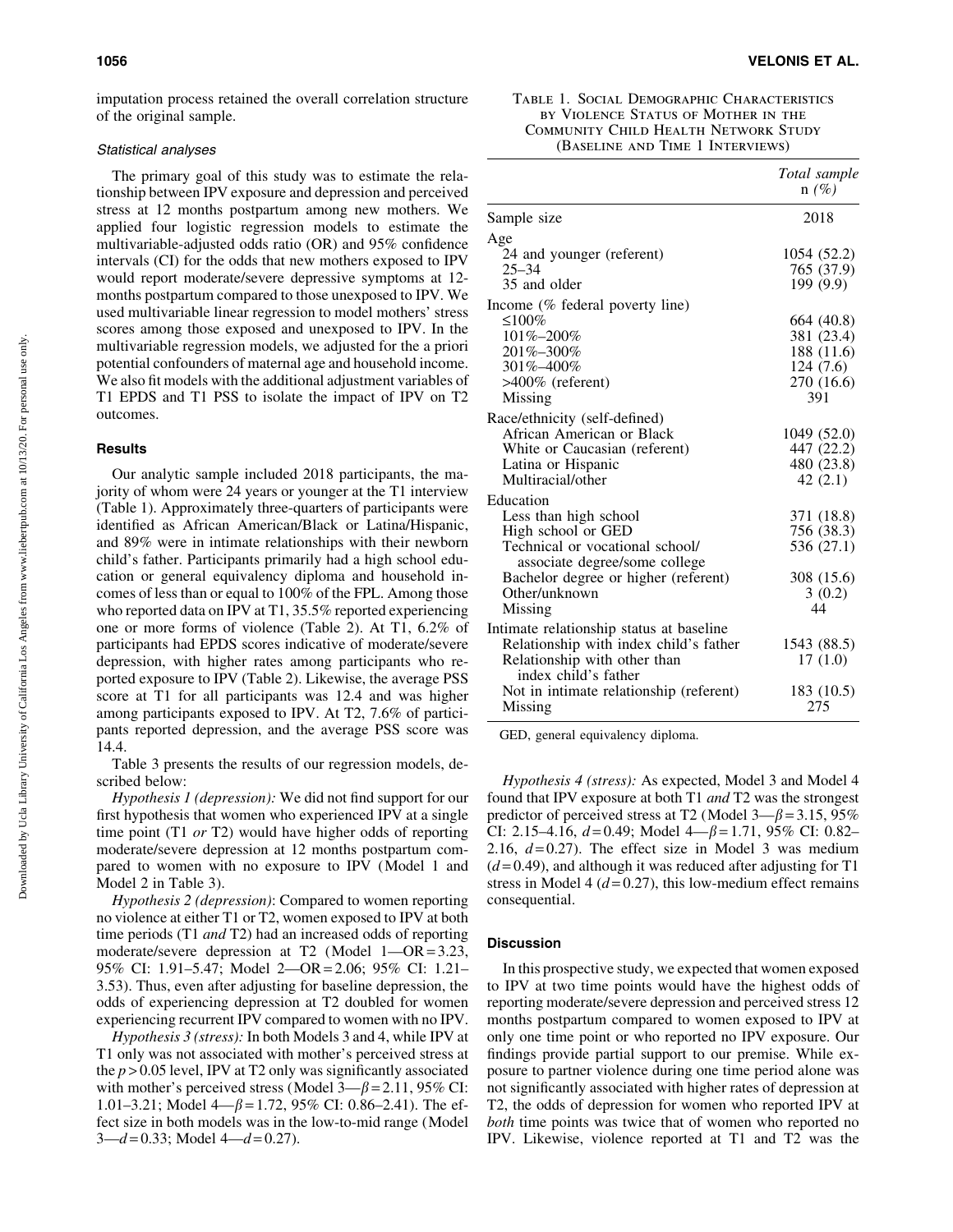|                                            |                   | T1                            |                     |  |  |
|--------------------------------------------|-------------------|-------------------------------|---------------------|--|--|
|                                            | $n(\%)$           | Depression EPDS $\geq$ 13 (%) | PSS score mean (SD) |  |  |
| All Participants                           |                   |                               |                     |  |  |
| Total<br>Missing <sup>a</sup>              | 2018<br>105       | 118(6.2)                      | 12.4(6.6)           |  |  |
| By IPV status                              |                   |                               |                     |  |  |
| No IPV at T1                               | 1104 (64.2)       | 41 (3.7)                      | 11.1(6.2)           |  |  |
| Any IPV at T1<br>Missing <sup>b</sup>      | 615 (35.8)<br>299 | 64 (10.4)                     | 14.5 $(6.6)$        |  |  |
|                                            |                   | T2                            |                     |  |  |
|                                            |                   | Depression EPDS $\geq$ 13 (%) | PSS score mean (SD) |  |  |
| All participants                           |                   |                               |                     |  |  |
| Total                                      | 2018              | 128(7.6)                      | 14.4 $(6.4)$        |  |  |
| Missing <sup>c</sup>                       | 327               |                               |                     |  |  |
| By IPV status                              |                   |                               |                     |  |  |
| No IPV at T1 and T2                        | 709 (51.9)        | 30(4.2)                       | 13.0(6.2)           |  |  |
| Any IPV at T1 and T2                       | 260 (19.1)        | 33 (12.7)                     | 16.5(6.1)           |  |  |
| Any IPV at T1 or T2 only                   | 396 (29.0)        | 33(8.3)                       | 15.3(6.3)           |  |  |
| Any IPV at T1 only                         | 218               | 12(5.5)                       | 14.4 $(6.1)$        |  |  |
| Any IPV at T2 only<br>Missing <sup>d</sup> | 178<br>653        | 21 (11.8)                     | 16.4(6.5)           |  |  |

Table 2. Depression and Stress Characteristics of Community Child Health Network Participants at T1 and T2 Interviews by Intimate Partner Violence Exposure at T1 and T2

<sup>a</sup>Missing category includes participants with missing values for postpartum depression (EPDS) at T1 or perceived stress (PSS) at T1.<br><sup>b</sup>Missing category includes participants with missing values for IPV status at T1, post

(PSS) at T1.<br><sup>C</sup>Missing category includes participants with missing values for postpartum depression (EPDS) at T2 or perceived stress (PSS) at T2.<br><sup>d</sup>Missing category includes participants with missing values for IPV statu stress (PSS) at T2.

EPDS, Edinburgh Postnatal Depression Scale; IPV, intimate partner violence; PSS, Perceived Stress Scale; T1, Time 1; T2, Time 2.

strongest predictor of higher levels of perceived stress. Thus, it seems likely that repeated experiences of IPV are particularly detrimental to the mental health of mothers with young infants, resulting in higher levels of perceived stress, as well as increased odds of depressive symptoms.

This conclusion is supported by other research that finds that IPV occurring at more than one time across the perinatal/ postpartum period has the strongest association with depression.<sup>5,11,17</sup> Agrawal et al.,<sup>17</sup> who also measured physical

and nonphysical abuse, examined IPV at 6- and 12 months postpartum, comparing depression and stress in women with IPV that *emerged* (reported at 12 months only), *dissipated* (reported at 6 months only), or *repeated* (reported at 6- and 12 months) to women with no reported partner violence. Like us, they found stress and depression highest among participants with repeated IPV. Our study expands on their findings by involving a larger more diverse sample and including pregnancy-related violence.<sup>17</sup>

Table 3. Regression Models for Relationship Between Exposure to Intimate Partner Violence at Time 1 and/or Time 2 and Postpartum Depressive Symptoms and Perceived Stress at 12 Months Postpartum in Community Child Health Network Sample

|                                                                             | Depression           |                                                 |                      |                                                 | Perceived stress     |                                                  |                         |                                                  |
|-----------------------------------------------------------------------------|----------------------|-------------------------------------------------|----------------------|-------------------------------------------------|----------------------|--------------------------------------------------|-------------------------|--------------------------------------------------|
|                                                                             | Model $1^a$          |                                                 | Model $2^{\rm b}$    |                                                 | Model $3^a$          |                                                  | Model $4^c$             |                                                  |
|                                                                             | <i>OR</i>            | CI                                              | 0R                   | CI                                              |                      | CI                                               |                         | CI                                               |
| No IPV<br>IPV at T1 only<br>IPV at T <sub>2</sub> only<br>IPV at $T1 \& T2$ | 1.33<br>2.37<br>3.23 | $1.23 - 4.56$<br>$0.68 - 2.63$<br>$1.91 - 5.47$ | 0.93<br>2.14<br>2.06 | $0.47 - 1.86$<br>$1.11 - 4.16$<br>$1.21 - 3.53$ | 0.91<br>2.11<br>3.03 | $-0.02 - 1.84$<br>$1.01 - 3.21$<br>$2.16 - 3.91$ | $-0.06$<br>1.72<br>1.64 | $-0.83 - 0.72$<br>$0.75 - 2.71$<br>$0.86 - 2.41$ |

Bold findings are significant at  $< 0.05$ .

<sup>a</sup>Models 1  $\&$  3 adjusted for household income and maternal age only.

<sup>b</sup>Model 2 adjusted for household income, maternal age, and postpartum depression at T1.

c Model 4 adjusted for household income, maternal age, and perceived stress at T1.

CI, confidence interval; OR, odds ratio.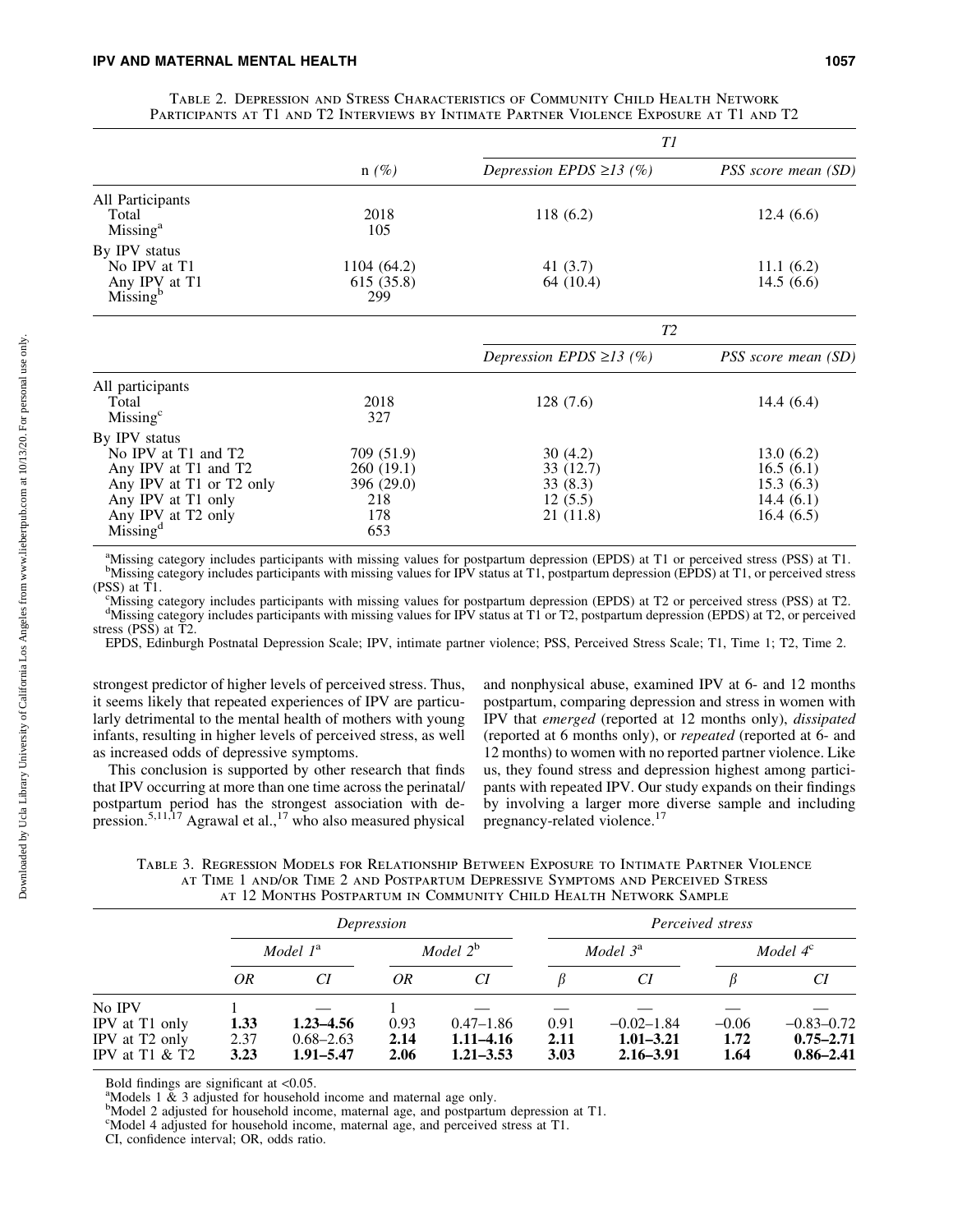Our findings are likely a conservative estimate of the impact of IPV on T2 depression and stress as we adjusted for the participants' status on these outcomes at T1. It is possible that accounting for T1 status is a form of overadjustment.<sup>11</sup> While our data show a larger magnitude of effect for IPV before controlling for baseline EPDS and PSS scores, statistically significant higher rates of depression and stress at 12 months postpartum were observed across our models, indicating that depression or stress at T1 alone cannot account for higher odds of depression or higher perceived stress at T2.

Moreover, we find these increases to be clinically, as well as statistically, meaningful. Even after adjusting for baseline depressive symptoms, women who experienced violence at T2 only or at T1 and T2 retained twice the odds of depression. Likewise, although the effect sizes of violence on perceived stress decreased after adjusting for T1 scores, they remained clinically significant.

# Strengths & Limitations

Ours is one of the only large, multisite, prospective, and longitudinal studies to use repeated measures for both exposure and outcome variables. IPV often recurs within relationships and may impact women differently depending on the patterns of abuse. Classifying women as *exposed* or *unexposed* based on a single report is problematic, and even studies that have been able to categorize IPV as taking place before, during, or after pregnancy remain cross-sectional in nature<sup>5,8,11,32</sup> and/or unable to account for emerging violence.<sup>33</sup> Despite indications that women may be at higher risk for IPV before and after rather than during pregnancy,  $34$ much of the research on the association between IPV and maternal mental health does not differentiate between prenatal and postpartum violence, making it impossible to know about the impact of IPV that starts or continues during this period<sup>33</sup>; an exception to this is earlier work by Gielen et al.<sup>9</sup> which found that among 275 women who were interviewed at multiple points during and after pregnancy, 19% reported moderate or severe violence prenatally, whereas 25% reported experiencing violence during the 6 months postpartum. In addition, by following participants for a full-year postpartum, our study identifies longer term mental health implications of IPV than other research.<sup>8,11,33</sup>

As a large multisite study, we recruited a sizeable, primarily low-income sample with diversity across age, racial/ ethnic, and geographic characteristics, and we used strong and rigorous approaches to deal with missing data to correct for biases that would have been introduced to our analyses due to loss to follow-up.<sup>35</sup> Finally, while we recognize that racial and ethnic inequities often result in women of color experiencing higher levels of violence and negative physical and mental health outcomes, we did not believe that race or ethnicity categories themselves were confounders,<sup>36</sup> nor were they part of our research questions, so we did not include them as adjustment variables in our models.

The prevalence of IPV within our sample was 36% at T1. This is higher than what is reported in national samples of pregnant women using data sets such as PRAMS (U.S. Pregnancy Risk Assessment Monitoring System) where IPV rates are around  $6\%$ .<sup>37</sup> We might expect a higher prevalence rate as our study, compared to many past studies, utilized a comprehensive measure of IPV going beyond physical and sexual violence to include dimensions of control and emotional abuse. Our rates of IPV are also closer to those seen in large samples of low-income (21.2%) or lone mother (35%) samples.<sup>38</sup> CCHN participants were more likely to be from structurally marginalized communities, where the barriers to addressing partner violence before it becomes chronic are numerous.<sup>34-41</sup> Furthermore, our rates could also have been higher due to personally inviting participants to become part of the study, using community members trained to establish rapport, and by conducting the interviews in-person within participants' homes, a level of trust may have been established that facilitated disclosure.

The levels of perceived stress for those who did not report violence (score of 11.1) are comparable and even lower than the original national sample studied by Cohen and Williamson<sup>25</sup> where the average for women was 12.1 on the PSS10. Women in our sample who reported IPV had considerably higher PSS levels at 14.5. Whether their higher PSS levels are due to violence alone is not clear as PSS captures overall stress from multiple domains in life.

While one of the strengths of the CCHN is its longitudinal and intricate design, this also presented limitations. Ideally, we would have included additional adjustment variables in our models, but survey complexity often made this impossible (for example, we could not differentiate between social support received from a partner verses someone else). Adjustment for additional potential confounders (*e.g*., alcohol use) was not performed as the literature suggests that the relationship between alcohol use and other substances (*e.g*., tobacco), depression, and IPV is complex and could possibly involve mediation.42–45 Therefore, we kept our list of adjustments for confounding parsimonious. We also attempted to identify if the perpetrator of violence at T1 and T2 was the same individual, but the method used to track relationship trajectory was not directly linked to the violence questions.

An additional limitation can be seen in our measures which, although well-validated tools, have drawbacks. As mentioned earlier, whereas the EPDS asked about symptoms experienced in the previous 7 days, the PSS asked about stress over the past month, and IPV frequency was measured over the past year. In an ideal world, we could have asked about the timing of the most recent event to gauge how close in proximity it was to the period covered by the stress and depression scales; this may help to shed light on whether the significance of violence reported at T2 only on perceived stress could be related to the expanded time frame included in the stress measure, or if the impact of violence on depression and stress is genuinely different. Because of the vast literature linking maternal depression during the childbearing year with adverse child outcomes, we also chose to model the EPDS variable as a binary outcome indicating high probability of a diagnosis of depression.<sup>22,24</sup> Yet, emerging evidence confirms the negative impacts on the young child when mothers have subclinical symptoms of depression.<sup>46</sup> Thus, the extent to which IPV promotes subclinical symptoms of depression, which is likely much greater than what we report in this study for the link between IPV and depression, should be an area of concern for both researchers and practitioners.

Finally, as an increasing amount of research suggests that ongoing coercive violence may be different from one-off incidents that are not part of a larger pattern,  $47$  distinguishing between different types of IPV is becoming more important.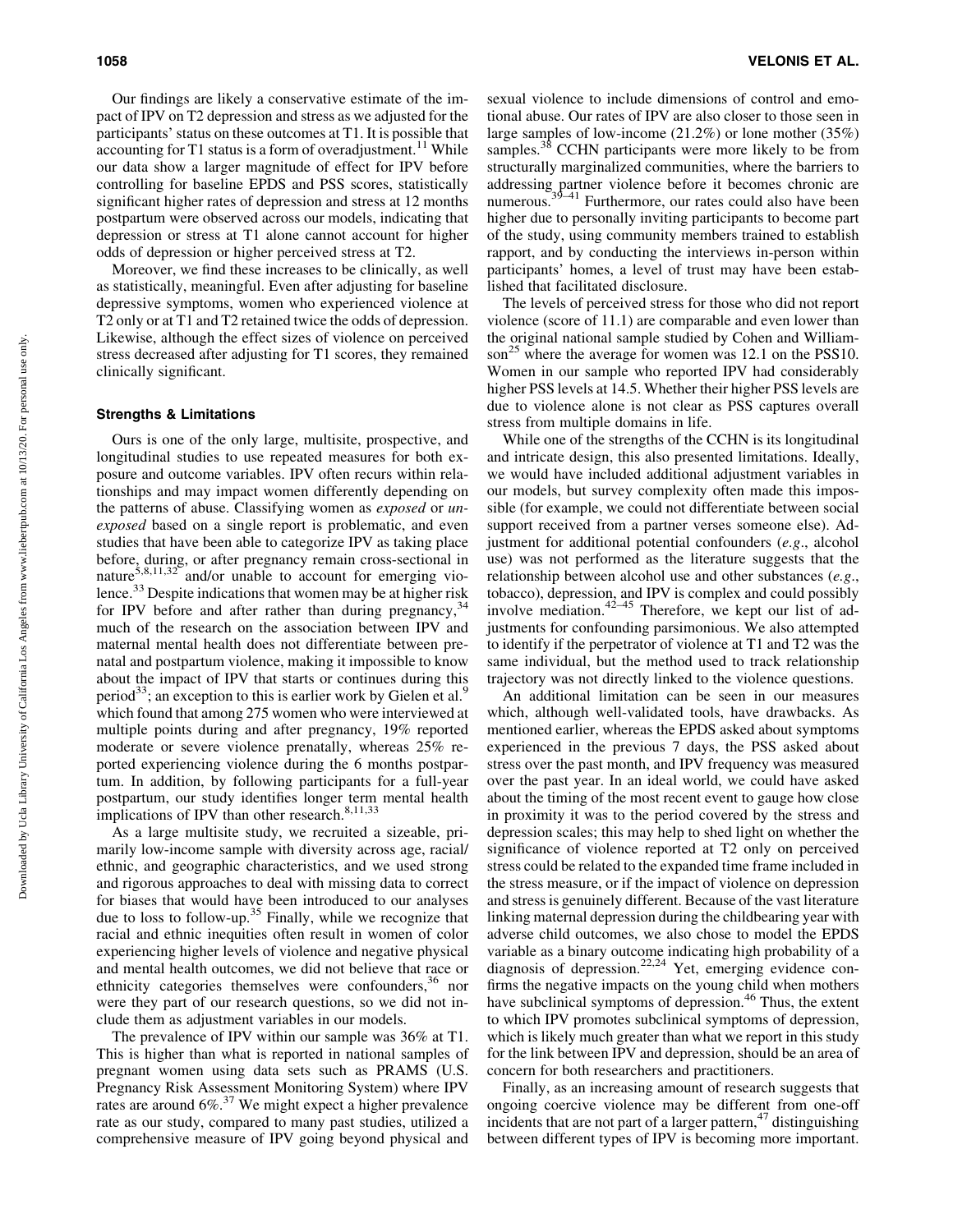We attempted to stratify our analyses by type and frequency of events, but our categorical sample sizes were extremely small; we were also uncomfortable with the assumptions we made based on limited information about the relationships. While we call out these as limitations, it should be noted that, to our knowledge, no current research on perinatal IPV and postpartum mental health sufficiently addresses these concerns, and we strongly recommend that future studies be designed to address these emerging issues.

#### **Conclusions**

We believe that this research points to the critical role that both ante- and postnatal care have for new mothers and their infants. Specifically, we call out the need for IPV screening not only during the prenatal stage but also continuing through the postpartum period, a time when the frequency and quality of maternal care vary widely by population,<sup>48</sup> and little research exists on IPV screening practices. Evidence suggests that this could present a great opportunity for identifying new mothers whose relationships are unsafe or violent, particularly as the presence of children can be a strong motivator for women to resist previously tolerated violence.<sup>49</sup> The period shortly after birth is a time when women are often surrounded by friends, family, and other care providers, who can offer the support and resources needed by women in violent relationships to improve safety and emotional well-being<sup>50</sup>; interventions initiated during this period may prove particularly effective. Finally, research to improve postpartum identification of violence and to develop appropriate effective interventions that address the immediate safety needs of victims, as well as the longer term impacts, may be warranted.

# Acknowledgments

This article is designated as a Core Article of the Child Community Health Network (CCHN), because it reflects major ideas and work considered central to our network. Accordingly, the last designated author is the network itself, preceded by the names of those on the writing team who directly prepared this article, listed in the order the team judged best reflects their relative contributions. The CCHN is supported through cooperative agreements with the *Eunice Kennedy Shriver* National Institute of Child Health and Human Development (U HD44207, U HD44219, UHD44226, U HD44245, U HD44253, U HD54791, U HD54019, U HD44226-05S1, U HD44245-06S1, R03HD59584) and the National Institute for Nursing Research (U NR008929). Members of each site are listed below.

Baltimore, MD: Baltimore City Healthy Start, Johns Hopkins University

Community PI: M. Vance

Academic PI: C.S. Minkovitz; Co-Invs: P. O'Campo, P. Schafer

Project Coordinators: N. Sankofa, K. Walton

Lake County, IL: Lake County Health Department and Community Health Center, the North Shore University Health System

Community PI: K. Wagenaar

Academic PI: M. Shalowitz

Co-Invs: E. Adam, G. Duncan\*, A. Schoua-Glusberg, C. McKinney, T. McDade, C. Simon

Project Coordinator: E. Clark-Kauffman

Los Angeles, CA: Healthy African American Families, Cedars-Sinai Medical Center, University of California, Los Angeles

Community PI: L. Jones

Academic PI: C. Hobel; Co-PIs: C. Dunkel Schetter, M.C. Lu; Co-I: B. Chung

Project Coordinators: F. Jones, D. Serafin, D. Young

North Carolina: East Carolina University, NC Division of Public Health, NC Eastern Baby Love Plus Consortium,

University of North Carolina, Chapel Hill

Community PIs: S. Evans, J. Ruffin, R. Woolard

Academic PI: J. Thorp; Co-Is J. DeClerque, C. Dolbier, C. Lorenz

Project Coordinators: L.S. Sahadeo, K. Salisbury

Washington, DC: Virginia Tech Carilion Research Institute, Virginia Tech, Washington Hospital Center, Developing Families Center

Community PI: L. Patchen

Academic PI: S.L. Ramey; Academic Co-PI R.G. Lanzi

Co-Invs: L.V. Klerman, M. Miodovnik, C.T. Ramey, L. Randolph

Project Coordinator: N. Timraz

Community Coordinator: R. German

Data Coordination and Analysis Center DCAC (Pennsylvania State University)

PI: V.M. Chinchilli

Co-Invs: R, Belue, G. Brown Faulkner\*, M, Hillemeier, I. Paul, M.L. Shaffer

Project Coordinator: G. Snyder

Biostatisticians: E. Lehman, C. Stetter

Data Managers: J. Schmidt, K. Cerullo, S. Whisler

Programmers: J. Fisher, J. Boyer, M. Payton

NIH Project Scientists: V.J. Evans and T.N.K. Raju, *Eunice Kennedy Shriver* National Institute of Child Health and Human Development; L. Weglicki, National Institute of Nursing Research, Program Officials: M. Spittel\* and M. Willinger, NICHD; Y. Bryan,\* NINR.

Steering Committee Chairs: M. Phillippe (University of Vermont) and E. Fuentes-Afflick\* (University of California— San Francisco School of Medicine).

\*Indicates those who participated only in the planning phase of the CCHN.

## Author Disclosure Statement

No competing financial interests exist.

#### References

- 1. Black MC, Basile KC, Breiding MJ, et al. The National Intimate Partner and Sexual Violence Survey (NISVS): 2010 Summary Report. Atlanta, GA: National Center for Injury Prevention and Control, Centers for Disease Control and Prevention, 2011.
- 2. Bonomi AE, Thompson RS, Anderson M, et al. Intimate partner violence and women's physical, mental, and social functioning. [Am J Prev Med](https://www.liebertpub.com/action/showLinks?pmid=16704938&crossref=10.1016%2Fj.amepre.2006.01.015&citationId=p_60) 2006;30:458–466.
- 3. Alhusen JL, Ray E, Sharps P, et al. Intimate partner violence during pregnancy: Maternal and neonatal outcomes. [J](https://www.liebertpub.com/action/showLinks?system=10.1089%2Fjwh.2014.4872&citationId=p_61) [Womens Health](https://www.liebertpub.com/action/showLinks?system=10.1089%2Fjwh.2014.4872&citationId=p_61) 2015;24:100–106.
- 4. Bailey BA. Partner violence during pregnancy: Prevalence, effects, screening, and management. [Int J Womens Health](https://www.liebertpub.com/action/showLinks?pmid=21072311&crossref=10.2147%2FIJWH.S8632&citationId=p_62) 2010;2:183.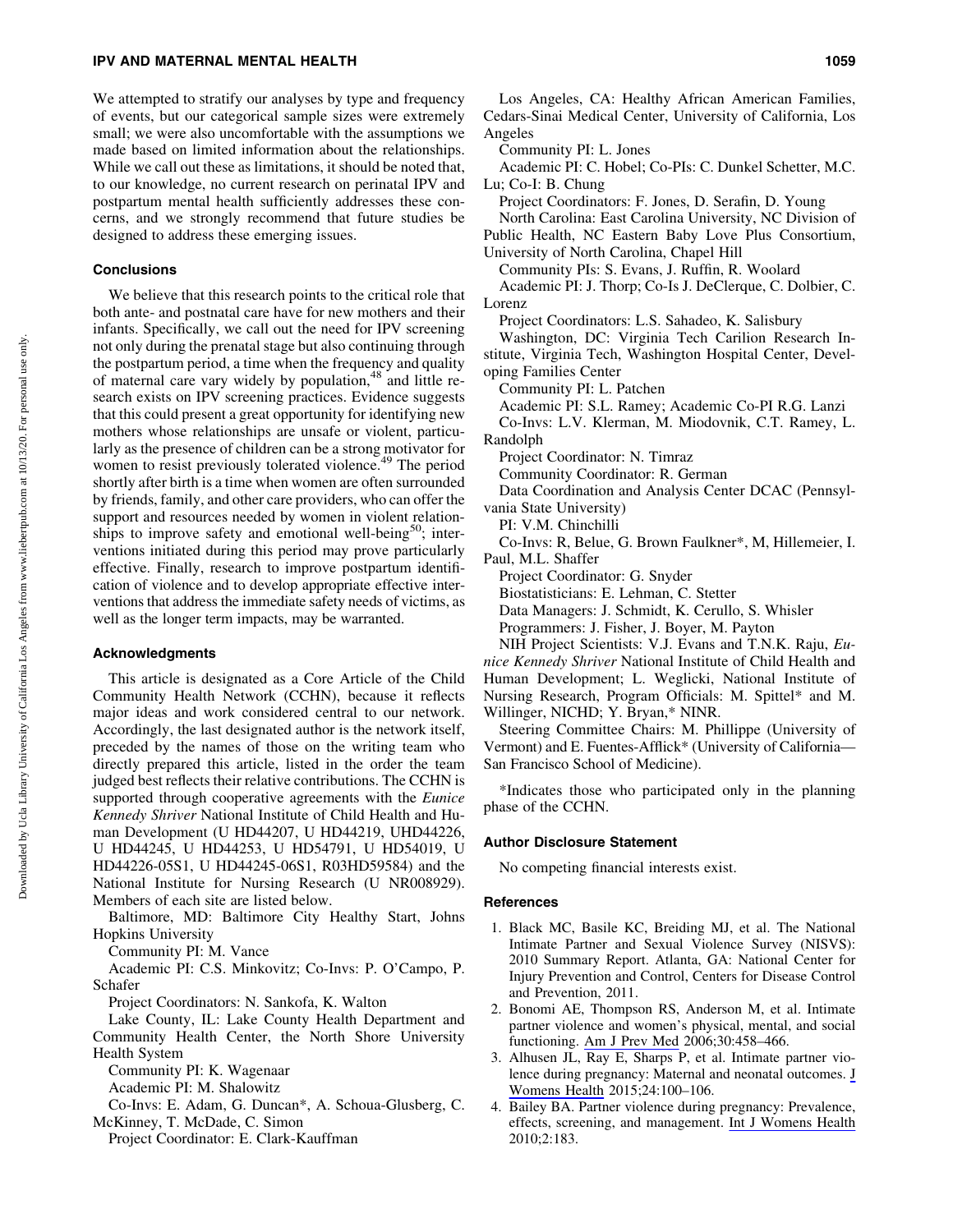- 5. Urquia ML, O'Campo PJ, Heaman MI, et al. Experiences of violence before and during pregnancy and adverse pregnancy outcomes: An analysis of the Canadian Maternity Experiences Survey. [BMC Pregnancy Childbirth](https://www.liebertpub.com/action/showLinks?pmid=21649909&crossref=10.1186%2F1471-2393-11-42&citationId=p_63) 2011; 11:42.
- 6. Silverman JG, Decker MR, Reed E, et al. Intimate partner violence victimization prior to and during pregnancy among women residing in 26 U.S. states: Associations with maternal and neonatal health. [Am J Obstet Gynecol](https://www.liebertpub.com/action/showLinks?pmid=16813751&crossref=10.1016%2Fj.ajog.2005.12.052&citationId=p_64) 2006; 195:140–148.
- 7. Taillieu TL, Brownridge DA. Violence against pregnant women: Prevalence, patterns, risk factors, theories, and directions for future research. [Aggress Violent Behav](https://www.liebertpub.com/action/showLinks?crossref=10.1016%2Fj.avb.2009.07.013&citationId=p_65) 2010; 15:14–35.
- 8. Jackson C, Ciciolla L, Crnic K, et al. Intimate partner violence before and during pregnancy: Related demographic and psychosocial factors and postpartum depressive symptoms among Mexican American women. [J Interpers](https://www.liebertpub.com/action/showLinks?pmid=24958135&crossref=10.1177%2F0886260514535262&citationId=p_66) [Violence](https://www.liebertpub.com/action/showLinks?pmid=24958135&crossref=10.1177%2F0886260514535262&citationId=p_66) 2015;30:659–679.
- 9. Gielen AC, O'Campo P, Faden RR, et al. Interpersonal conflict and physical violence during the childbearing year. [Soc Sci Med](https://www.liebertpub.com/action/showLinks?pmid=7802853&crossref=10.1016%2F0277-9536%2894%2990039-6&citationId=p_67) 1994;39:781–787.
- 10. Silva EP, Valongueiro S, de Araujo TV, et al. Incidence and risk factors for intimate partner violence during the postpartum period. [Rev Saude Publica](https://www.liebertpub.com/action/showLinks?pmid=26270012&crossref=10.1590%2FS0034-8910.2015049005432&citationId=p_68) 2015;49:46.
- 11. Janssen PA, Heaman MI, Urquia ML, et al. Risk factors for postpartum depression among abused and nonabused women. [Am J Obstet Gynecol](https://www.liebertpub.com/action/showLinks?pmid=23063016&crossref=10.1016%2Fj.ajog.2012.09.022&citationId=p_69) 2012;207:489.e1–e89.e8.
- 12. Pooler J, Perry DF, Ghandour RM. Prevalence and risk factors for postpartum depressive symptoms among women enrolled in WIC. [Matern Child Health J](https://www.liebertpub.com/action/showLinks?pmid=23329168&crossref=10.1007%2Fs10995-013-1224-y&citationId=p_70) 2013;17:1969–1980.
- 13. Grace SL, Evindar A, Stewart DE. The effect of postpartum depression on child cognitive development and behavior: A review and critical analysis of the literature. [Arch Womens](https://www.liebertpub.com/action/showLinks?pmid=14628179&crossref=10.1007%2Fs00737-003-0024-6&citationId=p_71) [Ment Health](https://www.liebertpub.com/action/showLinks?pmid=14628179&crossref=10.1007%2Fs00737-003-0024-6&citationId=p_71) 2003;6:263–274.
- 14. Whitaker RC, Orzol SM, Kahn RS. Maternal mental health, substance use, and domestic violence in the year after delivery and subsequent behavior problems in children at age 3 years. [Arch Gen Psychiatry](https://www.liebertpub.com/action/showLinks?pmid=16651512&crossref=10.1001%2Farchpsyc.63.5.551&citationId=p_72) 2006;63:551–560.
- 15. Burke JG, Lee L-C, O'Campo P. An exploration of maternal intimate partner violence experiences and infant general health and tempermant. [Matern Child Health J](https://www.liebertpub.com/action/showLinks?pmid=17549615&crossref=10.1007%2Fs10995-007-0218-z&citationId=p_73) 2008; 12:172–179.
- 16. Raffo JE, Meghea CI, Zhu Q, et al. Psychological and physical abuse among pregnant women in a Medicaidsponsored prenatal program. [Public Health Nurs](https://www.liebertpub.com/action/showLinks?pmid=20840708&crossref=10.1111%2Fj.1525-1446.2010.00871.x&citationId=p_74) 2010;27: 385–398.
- 17. Agrawal A, Ickovics J, Lewis J, et al. Postpartum intimate partner violence and health risks among young mothers in the United States: A prospective study. [Matern Child](https://www.liebertpub.com/action/showLinks?pmid=24562504&crossref=10.1007%2Fs10995-014-1444-9&citationId=p_75) [Health J](https://www.liebertpub.com/action/showLinks?pmid=24562504&crossref=10.1007%2Fs10995-014-1444-9&citationId=p_75) 2014;18:1985–1992.
- 18. Beydoun HA, Al-Sahab B, Beydoun MA, et al. Intimate partner violence as a risk factor for postpartum depression among Canadian women in the maternity experience survey. [Ann Epidemiol](https://www.liebertpub.com/action/showLinks?pmid=20609336&crossref=10.1016%2Fj.annepidem.2010.05.011&citationId=p_76) 2010;20:575–583.
- 19. Trabold N, Waldrop DP, Nochajski TH, et al. An exploratory analysis of intimate partner violence and postpartum depression in an impoverished urban population. [Soc Work](https://www.liebertpub.com/action/showLinks?pmid=23581837&crossref=10.1080%2F00981389.2012.751081&citationId=p_77) [Health Care](https://www.liebertpub.com/action/showLinks?pmid=23581837&crossref=10.1080%2F00981389.2012.751081&citationId=p_77) 2013;52:332–350.
- 20. Ramey SL, Schafer P, DeClerque JL, et al. The preconception stress and resiliency pathways model: A multilevel framework on maternal, paternal, and child health disparities derived by community-based participatory research. [Matern Child Health J](https://www.liebertpub.com/action/showLinks?pmid=25070734&crossref=10.1007%2Fs10995-014-1581-1&citationId=p_78) 2015;19:707–719.
- 21. Goodman JH. Postpartum depression beyond the early postpartum period. [J Obstet Gynecol Neonatal Nurs](https://www.liebertpub.com/action/showLinks?pmid=15346666&crossref=10.1177%2F0884217504266915&citationId=p_79) 2004; 33:410–420.
- 22. Cox J, Holden JM, Sagovsky R. Detection of postnatal depression: Development of the 10-item Edinburgh Postnatal Depression Scale. [Br J Psychiatry](https://www.liebertpub.com/action/showLinks?pmid=3651732&crossref=10.1192%2Fbjp.150.6.782&citationId=p_80) 1987;150: 782–786.
- 23. Ganann R, Sword W, Thabane L, et al. Predictors of postpartum depression among immigrant women in the year after childbirth. [J Womens Health](https://www.liebertpub.com/action/showLinks?system=10.1089%2Fjwh.2015.5292&citationId=p_81) 2016;25:155–165.
- 24. Gibson J, McKenzie-McHarg K, Shakespeare J, et al. A systematic review of studies validating the Edinburgh Postnatal Depression Scale in antepartum and postpartum women. [Acta Psychiatr Scand](https://www.liebertpub.com/action/showLinks?pmid=19298573&crossref=10.1111%2Fj.1600-0447.2009.01363.x&citationId=p_82) 2009;119:350–364.
- 25. Cohen S, Williamson G. Perceived stress in a probability sample of the US. In: Spacapam S, Oskamp S, eds. The Social Psychology of Health: Claremont Symposium on Applied Social Psychology. Newbury Park, CA: Sage, 1988:31–67.
- 26. Dunkel Schetter C, Schafer P, Lanzi RG, et al. Shedding light on the mechanisms underlying health disparities through community participatory methods: The stress pathway. [Perspect Psychol Sci](https://www.liebertpub.com/action/showLinks?pmid=26173227&crossref=10.1177%2F1745691613506016&citationId=p_84) 2013;8:613–633.
- 27. Tanner Stapleton LR, Dunkel Schetter C, Dooley LN, et al. The community child health network life stress interview: A brief chronic stress measure for community health research. [Anxiety Stress Coping](https://www.liebertpub.com/action/showLinks?pmid=26079068&crossref=10.1080%2F10615806.2015.1058368&citationId=p_85) 2016;29:352–366.
- 28. Sherin KM, Sinacore JM, Li XQ, et al. HITS: A short domestic violence screening tool for use in a family practice setting. [Fam Med](https://www.liebertpub.com/action/showLinks?pmid=9669164&citationId=p_86) 1998;30:508–512.
- 29. O'Campo P, Caughy MO, Nettles SM. Partner abuse or violence, parenting and neighborhood influences on children's behavioral problems. [Soc Sci Med](https://www.liebertpub.com/action/showLinks?pmid=20163906&crossref=10.1016%2Fj.socscimed.2009.11.036&citationId=p_87) 2010;70:1404– 1415.
- 30. Rubin D. Multiple imputation for nonresponse in surveys. New York: Wiley, 1987.
- 31. Graham JW, Olchowski AE, Gilreath TD. How many imputations are really needed? Some practical clarifications of multiple imputation theory. [Prev Sci](https://www.liebertpub.com/action/showLinks?pmid=17549635&crossref=10.1007%2Fs11121-007-0070-9&citationId=p_89) 2007;8: 206–213.
- 32. Faisal-Cury A, Menezes PR, d'Oliveira A, et al. Temporal relationship between intimate partner violence and postpartum depression in a sample of low income women. [Matern Child Health J](https://www.liebertpub.com/action/showLinks?pmid=22935913&crossref=10.1007%2Fs10995-012-1127-3&citationId=p_90) 2013;17:1297–1303.
- 33. Sørbø MF, Grimstad H, Bjorngaard JH, et al. Adult physical, sexual, and emotional abuse and postpartum depression, a population based, prospective study of 53,065 women in the Norwegian Mother and Child Cohort Study. [BMC Pregnancy Childbirth](https://www.liebertpub.com/action/showLinks?pmid=24401041&crossref=10.1186%2F1471-2393-14-316&citationId=p_91) 2014;14:9.
- 34. Charles P, Perreira K. Intimate partner violence during pregnancy and 1-year post-partum. [J Fam Violence](https://www.liebertpub.com/action/showLinks?crossref=10.1007%2Fs10896-007-9112-0&citationId=p_92) 2007; 22:609–619.
- 35. Raghunathan T, Lepkowski J, Van Hoewyk J, et al. A multivariate technique for multiply imputing missing values using a sequence of regression models. Survey Methodol 2001;27:85–95.
- 36. Cho H. Racial differences in the prevalence of intimate partner violence against women and associated factors. [J](https://www.liebertpub.com/action/showLinks?pmid=21859761&crossref=10.1177%2F0886260511416469&citationId=p_94) [Interpers Violence](https://www.liebertpub.com/action/showLinks?pmid=21859761&crossref=10.1177%2F0886260511416469&citationId=p_94) 2012;27:344–363.
- 37. Cha S, Masho SW. Intimate partner violence and utilization of prenatal care in the United States. [J Interpers Violence](https://www.liebertpub.com/action/showLinks?pmid=24203982&crossref=10.1177%2F0886260513505711&citationId=p_95) 2014;29:911–927.
- 38. Daoud N, Urquia ML, O'Campo P, et al. Prevalence of abuse and violence before, during, and after pregnancy in a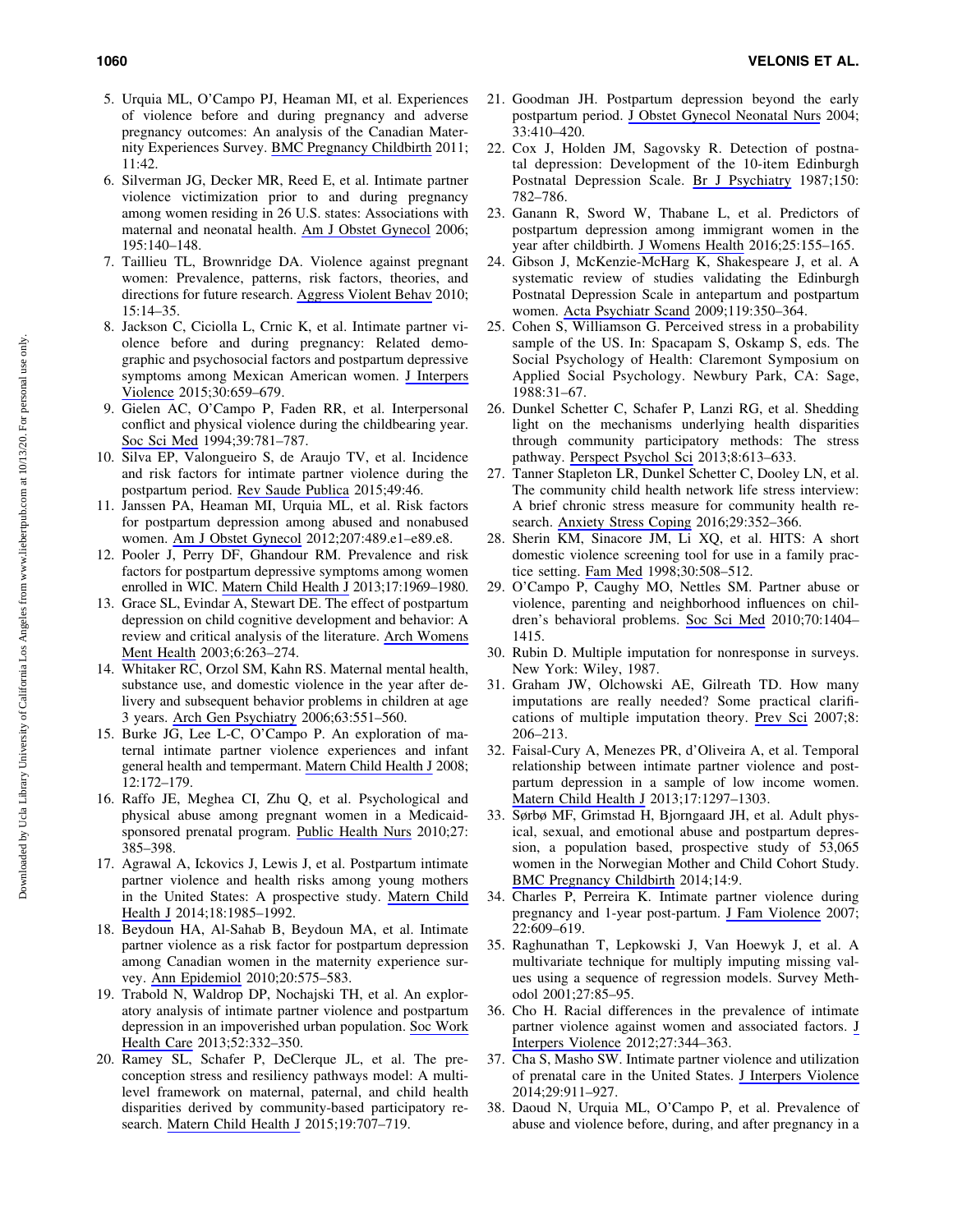national sample of Canadian women. [Am J Public Health](https://www.liebertpub.com/action/showLinks?pmid=22897526&crossref=10.2105%2FAJPH.2012.300843&citationId=p_96) 2012;102:1893–1901.

- 39. Goodman LA, Smyth KF, Borges AM, et al. When crises collide how intimate partner violence and poverty intersect to shape women's mental health and coping? [Trauma](https://www.liebertpub.com/action/showLinks?pmid=19776085&crossref=10.1177%2F1524838009339754&citationId=p_97) [Violence Abuse](https://www.liebertpub.com/action/showLinks?pmid=19776085&crossref=10.1177%2F1524838009339754&citationId=p_97) 2009;10:306–329.
- 40. Velonis AJ, Daoud N, Matheson F, et al. Strategizing safety theoretical frameworks to understand women's decision making in the face of partner violence and social inequities. J Interpers Violence 2015; [Epub ahead of print]; DOI: 10.1177/0886260515598953.
- 41. Purvin DM. At the crossroads and in the crosshairs: Social welfare policy and low-income women's vulnerability to domestic violence. [Soc Prob](https://www.liebertpub.com/action/showLinks?crossref=10.1525%2Fsp.2007.54.2.188&citationId=p_99) 2007;54:188.
- 42. La Flair LN, Bradshaw CP, Storr CL, et al. Intimate partner violence and patterns of alcohol abuse and dependence criteria among women: A latent class analysis. [J Stud Al](https://www.liebertpub.com/action/showLinks?pmid=22456240&crossref=10.15288%2Fjsad.2012.73.351&citationId=p_100)[cohol Drugs](https://www.liebertpub.com/action/showLinks?pmid=22456240&crossref=10.15288%2Fjsad.2012.73.351&citationId=p_100) 2012;73:351–360.
- 43. Devries KM, Child JC, Bacchus LJ, et al. Intimate partner violence victimization and alcohol consumption in women: A systematic review and meta-analysis. Addiction (Abingdon, England) 2014;109:379–391.
- 44. Crane CA, Hawes SW, Weinberger AH. Intimate partner violence victimization and cigarette smoking: A meta-analytic review. [Trauma Violence Abuse](https://www.liebertpub.com/action/showLinks?pmid=23878146&crossref=10.1177%2F1524838013495962&citationId=p_102) 2013;14: 305–315.
- 45. Hellmuth JC, Jaquier V, Swan SC, et al. Elucidating posttraumatic stress symptom profiles and their correlates among women experiencing bidirectional intimate partner violence. [J Clin Psychol](https://www.liebertpub.com/action/showLinks?pmid=24752965&crossref=10.1002%2Fjclp.22100&citationId=p_103) 2014;70:1008–1021.
- 46. Giallo R, Woolhouse H, Gartland D, et al. The emotionalbehavioural functioning of children exposed to maternal depressive symptoms across pregnancy and early childhood: A prospective Australian pregnancy cohort study. [Eur Child Adolesc Psychiatry](https://www.liebertpub.com/action/showLinks?pmid=25572869&crossref=10.1007%2Fs00787-014-0672-2&citationId=p_104) 2015;24:1233–1244.
- 47. Johnson MP. A typology of domestic violence: Intimate terrorism, violent resistance, and situational couple violence. Boston, MA: Northeastern University Press, 2008.
- 48. MMWR. Postpartum care visits—11 states and New York City, 2004. MMWR Morb Mortal Wkly Rep 2007;56: 1312–1316.
- 49. Rhodes K, Cerulli C, Dichter M, et al. 'I didn't want to put them through that': The influence of children on victim decision-making in intimate partner violence cases. [J Fam](https://www.liebertpub.com/action/showLinks?crossref=10.1007%2Fs10896-010-9310-z&citationId=p_107) [Violence](https://www.liebertpub.com/action/showLinks?crossref=10.1007%2Fs10896-010-9310-z&citationId=p_107) 2010;25:485–493.
- 50. Liang B, Goodman L, Tummala-Narra P, et al. A theoretical framework for understanding help-seeking processes among survivors of intimate partner violence. [Am J Com](https://www.liebertpub.com/action/showLinks?pmid=16134045&crossref=10.1007%2Fs10464-005-6233-6&citationId=p_108)[munity Psychol](https://www.liebertpub.com/action/showLinks?pmid=16134045&crossref=10.1007%2Fs10464-005-6233-6&citationId=p_108) 2005;36:71–84.

Address correspondence to: *Alisa J. Velonis, MPH, PhD Community Health Sciences Division Center of Excellence in Maternal and Child Health University of Illinois at Chicago School of Public Health 1603 W. Taylor Street Chicago, IL 60612*

*E-mail:* avelonis@uic.edu